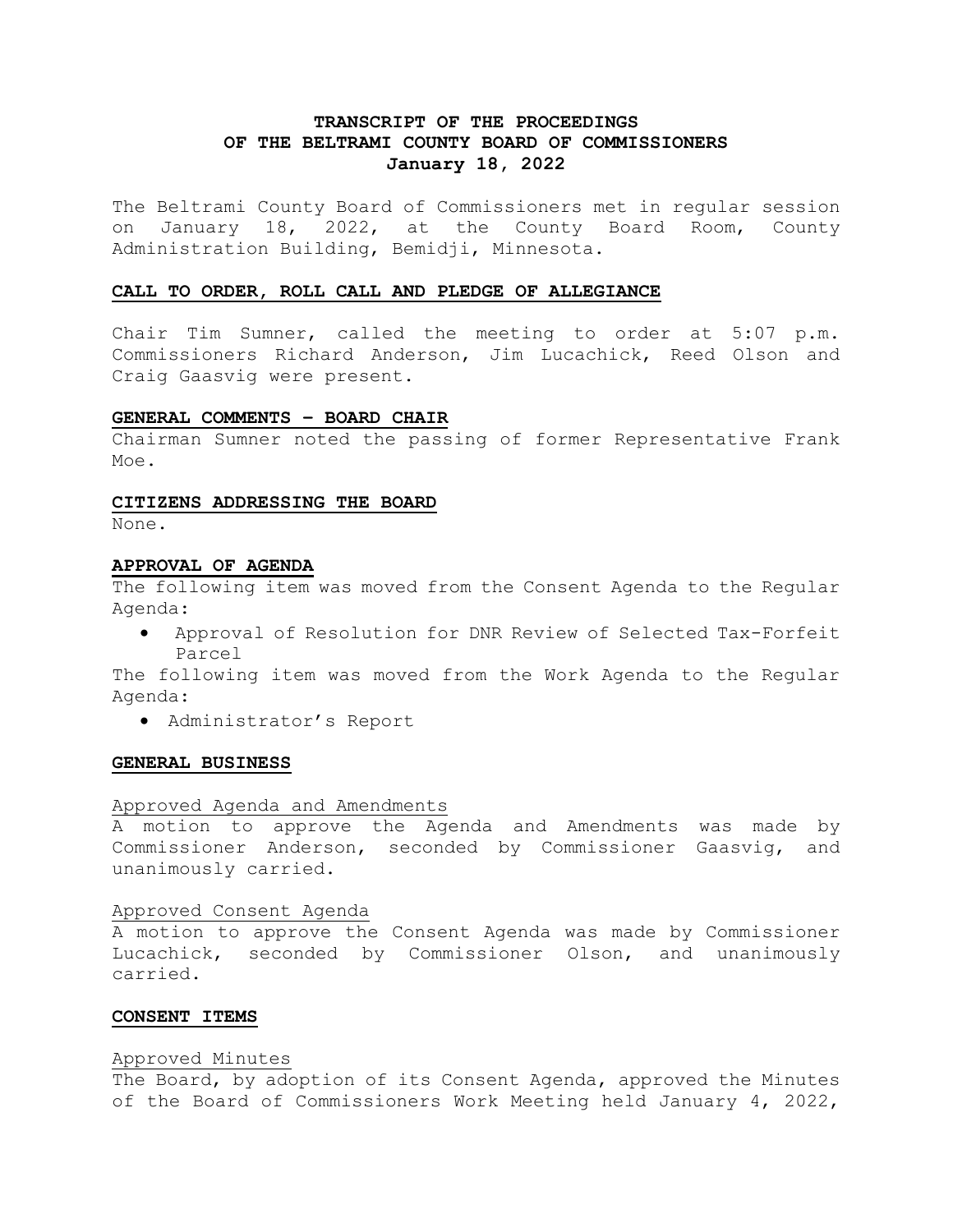and the Minutes of the Board of Commissioners Regular Meeting held January 4, 2022, as submitted.

### Approved Auditor/Treasurer Warrant Payment Listing

The Board, by adoption of its Consent Agenda, received and approved the warrant payment listing submitted by the Auditor/Treasurer's Office.

### Approved Payment of Auditor/Treasurer Bills

The Board, by adoption of its Consent Agenda, approved payment of Auditor/Treasurer bills, as submitted.

## Approved American Rescue Plan Act Appropriations

The Board, by adoption of its Consent Agenda, approved the American Rescue Plan Act (ARP) funding request of \$195,415 by the ARP Compliance Committee, as submitted.

### Approved Fund Balance Transfer

The Board, by adoption of its Consent Agenda, approved the transfer of funds on 12/31/2021 to reimburse the General Fund for funds borrowed to Health & Human Services of \$2,500,000 and Solid Waste of \$225,000, as submitted and with remaining balances transferred by the end of 2022.

### Retroactive Approval of Bills

The Board, by adoption of its Consent Agenda, gave retroactive approval to pay \$40,612.94 of bills paid in December, as submitted.

#### Approved BCA Resolution and Agreements

The Board, by adoption of its Consent Agenda, approved the Resolution and Joint Powers Agreement Renewals and Amendments for the County Attorney's Office and the Sheriff's Office with the State of MN, Department of Public Safety/BCA and Courts for technology services:

WHEREAS, the County of Beltrami on behalf of its County Attorney and Sheriff desires to enter into Joint Powers Agreements with the State of Minnesota, Department of Public Safety, Bureau of Criminal Apprehension to use systems and tools available over the State's criminal justice data communications network for which the County is eligible. The Joint Powers Agreements further provide the County with the ability to add, modify and delete connectivity, systems and tools over the five year life of the agreement and obligates the County to pay the costs for the network connection.

NOW, THEREFORE, BE IT RESOLVED by the County Board of Beltrami, Minnesota as follows: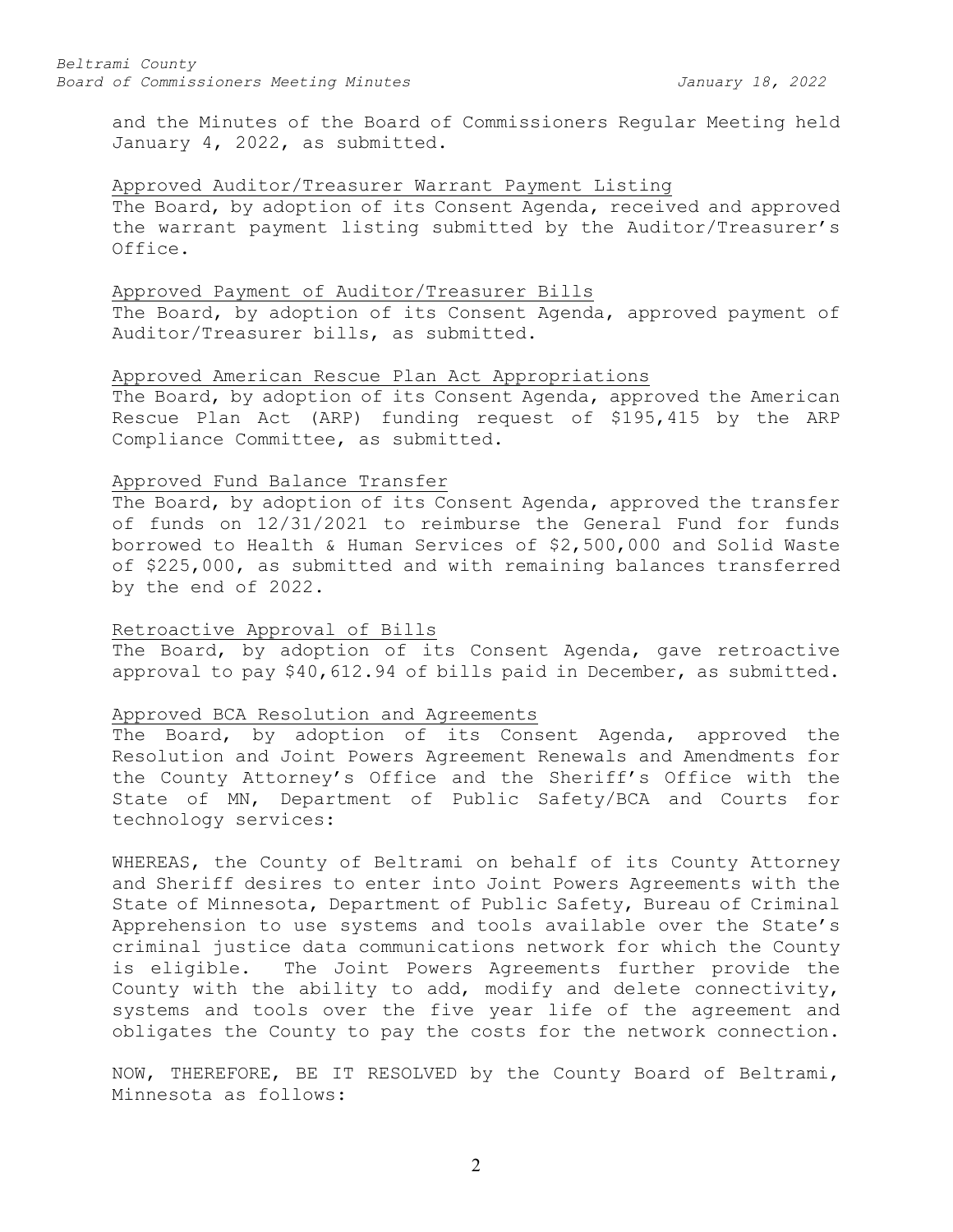*Beltrami County Board of Commissioners Meeting Minutes January 18, 2022*

1. That the State of Minnesota Joint Powers Agreements by and between the State of Minnesota acting through its Department of Public Safety, Bureau of Criminal Apprehension and the County of Beltrami on behalf of its County Attorney and Sheriff are hereby approved.

2. That the Sheriff Ernie Beitel, or his successor, is designated the Authorized Representative for the Sheriff. The Authorized Representative is also authorized to sign any subsequent amendment or agreement that may be required by the State of Minnesota to maintain the County's connection to the systems and tools offered by the State.

3. That the County Attorney David Hanson, or his successor, is designated the Authorized Representative for the County Attorney. The Authorized Representative is also authorized to sign any subsequent amendment or agreement that may be required by the State of Minnesota to maintain the County's connection to the systems and tools offered by the State.

4. That Tim Sumner the Chair of the County of Beltrami and Tom Barry the County Administer, are authorized to sign the State of Minnesota Joint Powers Agreements.

Approved Health & Human Services Warrant Payment List The Board, by adoption of its Consent Agenda, received and approved the warrant payment listing submitted by Health & Human Services Department.

### **REGULAR AGENDA**

Public Hearing: Consider Appointment of County Auditor-Treasurer<br>Auditor/Treasurer, JoDee Treat reviewed the process for JoDee Treat reviewed the process for consideration and appointment by the Board of the County Auditor-Treasurer position. She also stated, that at the current elected Auditor-Treasurer, that the County Board having control over the position of A/T would be in the best interest of the County.

MN Statutes 375A.1205 outlines the process to consider the option of appointing the Office of Auditor-Treasurer:

- Schedule a Public Hearing
- Adopt a Resolution of the intent to consider appointment
- Hold the public hearing
- Possibly adopt a Resolution to Appoint the Office of Auditor-Treasurer

Commissioner Sumner Opened the Public Hearing:

• Kay Mack, resident in Grant Valley Township, testified in favor of the Board appointing the position of Auditor-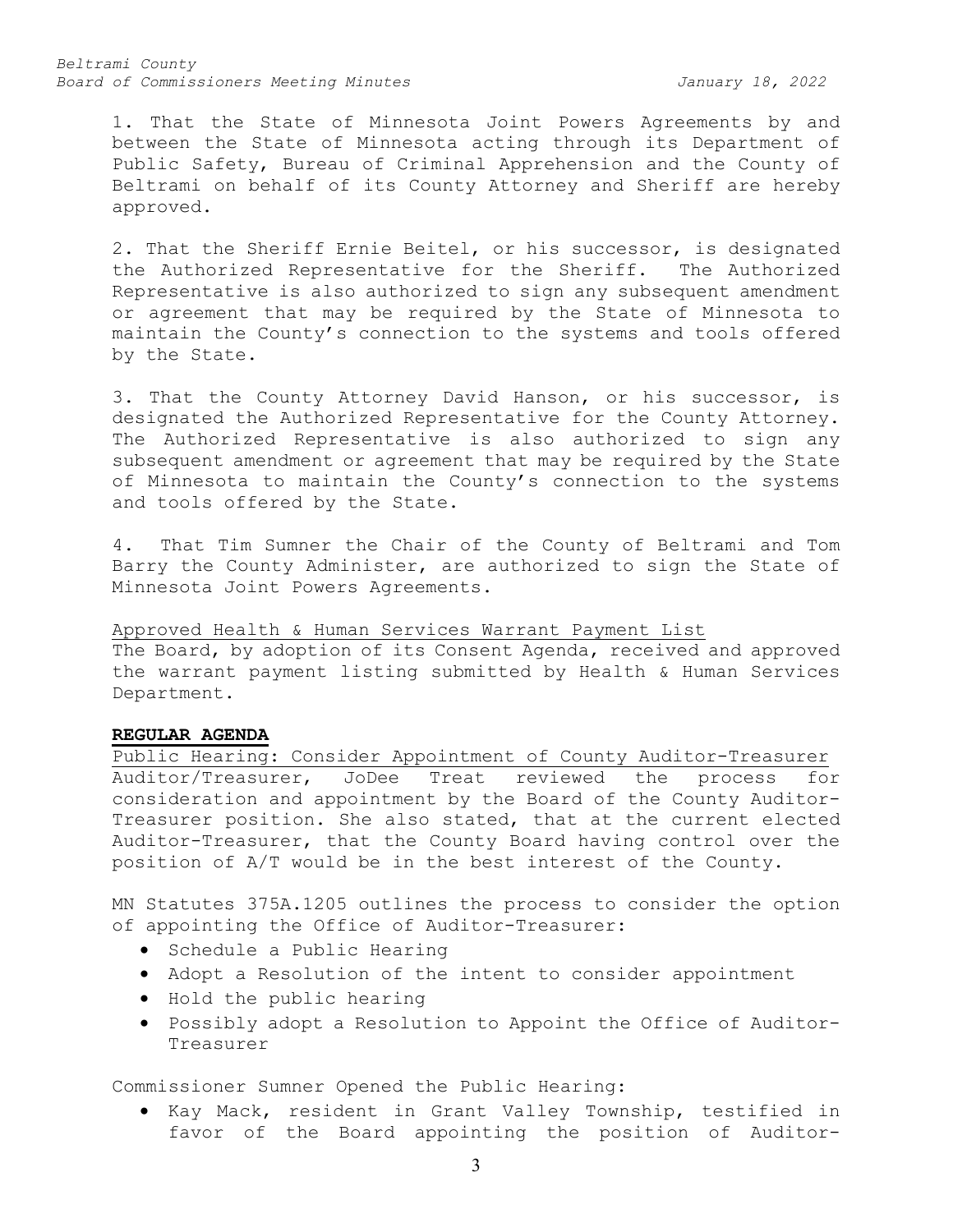Treasurer. Board control over the qualifications and experience necessary to perform this job is in the best interest of the County and its residents and is vitally important. It should not be left to chance under the current criteria for the position.

- Pete Fredrickson, Bemidji Township Board Supervisor and resident supported the conversation and pointed out that the Board has no control over an elected position vs an appointed.
- Carl Johnson, Grant Valley Township also voiced support of an elected position.
- Christina Regas, resident from Hines and Blackduck City Manager gave her full support of making this an appointed position.
- Danielle Johnson, Bemidji Township resident and current employee in the A/T office, stated on behalf of all the office staff, full support of an appointed position for Auditor-Treasurer.
- Joe Skerik, resident in Buzzle Township and current County Assessor, stated that as an appointed position holder himself, he is in full support and on behalf of the County Management Team, is in full support of making the Auditortreasurer an appointed position.
- Corey Bushe, resident in Northern Township expressed support and pointed out that the appointment would still be a democratic process and in the best interest of the County.
- Tom Barry, resident in the City of Bemidji and current County Administrator, voiced his own support for appointing the position of auditor-treasurer and read email correspondence submitted from residents of Beltrami County all voicing their support of making the position appointed:
	- o Joe McCullum
	- o Dean Croty
	- o Ray Burger
	- o Dan Kramer
	- o Danae Alameto
	- o Mary Isrealson
	- o Franklin Hand
	- o Johnothan Anderson
- Commissioner Anderson spoke to many of his district townships, nine of the townships responded, all in favor of appointing.
- Commissioner Lucachick stated that he had been contacted by a few citizens voicing opposition to the appointment vs elected position. He is requesting that the Board not make a decision today. Take the next two weeks to review and consider the issue and bring it back on the February 1 Regular Agenda.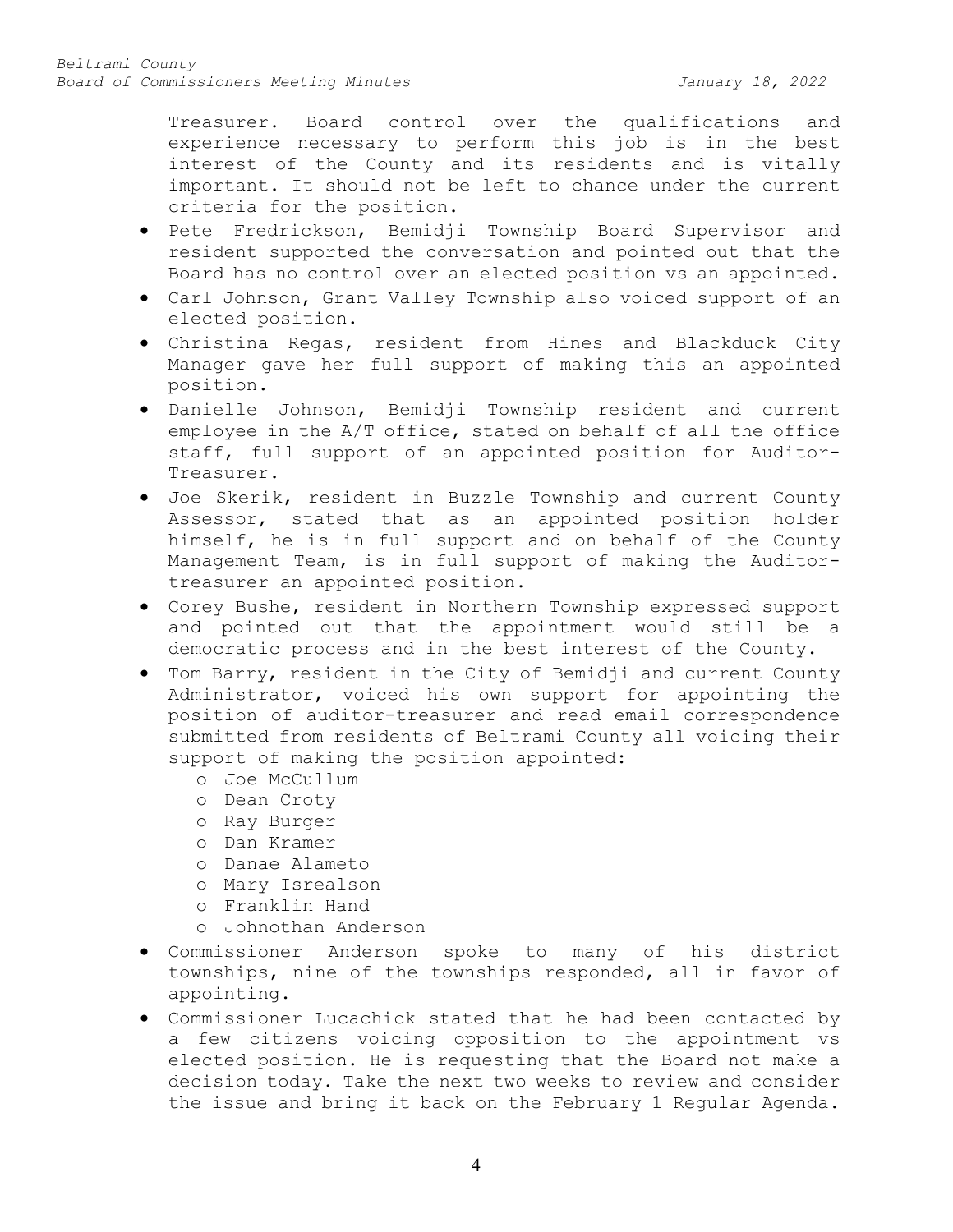Clarification was made, that the law does not require a vote at this time, but it must be decided upon at the next Regular County Board Meeting.

- Commissioner Sumner had several questions at this time; including:
	- o Is a referendum vote an option?
	- o Can the position be advertised?
	- o Can credentials be required by legislature?

o How would the Auditor-Treasure position be monitored? Commissioner stated that he was not in support of the appointment of the position at this time.

- A/T JoDee Treat was able to answer most of the questions.
- Peter Fredrickson pointed out that we were in a public hearing and this is where people should be heard.
- Administrator Barry made the clarification that this vote would require a Super majority (4 out of 5) to pass.

Commissioner Sumner closed the public hearing at 6:22 pm.

### Amendment to Sheriff's Office 2022 Budget

Sheriff Beitel re-iterated his request from the Work Session for the budget 2022 amendment.

A motion was made by Commissioner Gaasvig, and seconded by Commissioner Olson, to approve the Sheriff's Office 2022 Budget amendment of \$120,000 from 2021 budget savings, to support the expansion of officer wellness program and to encrypt the current radio communication system to comply with FBI CJDN rules. Unanimously carried.

### 2022 AMC Appointments & Delegates

As a member of the Association of Minnesota Counties (AMC), each year counties are encouraged to appoint at least one commissioner or county official to each of the five AMC policy committees. Individuals may not serve as a voting member on more than one policy committee. Counties must also designate voting delegates who are permitted to cast votes on behalf of the County during official AMC meetings/business.

A motion was made by Commissioner Anderson, and seconded by Commissioner Olson, to make 2022 AMC Policy Committee & Voting Delegate appointments of:

| 2022 Policy Committee   Committee Member |  |
|------------------------------------------|--|
| Env & Natural Resource Tim Sumner        |  |
| Gen Government Policy   Reed Olson       |  |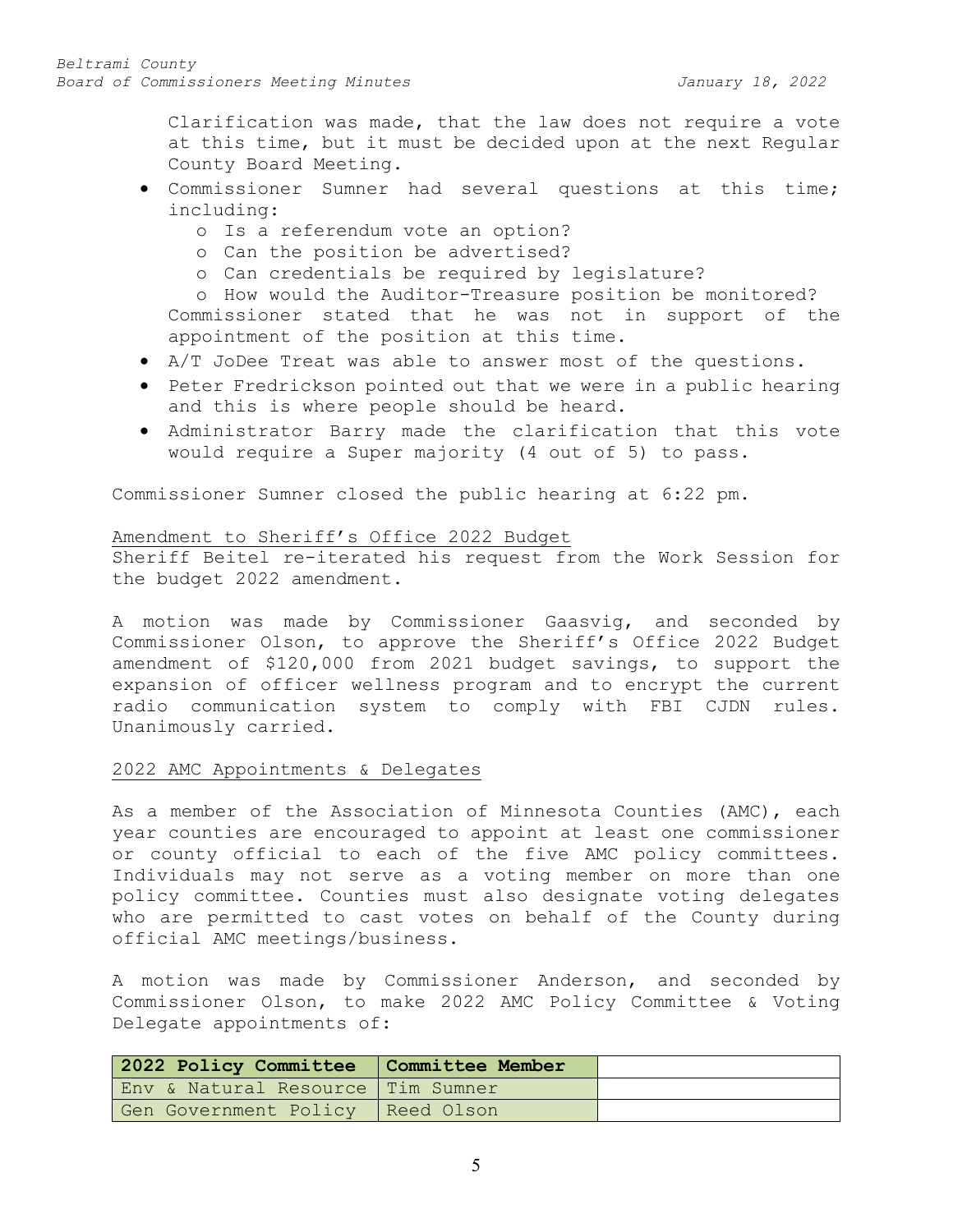| Richard Anderson |                 |  |
|------------------|-----------------|--|
|                  |                 |  |
| Tom Barry        |                 |  |
| Bruce Hasbargen  |                 |  |
|                  |                 |  |
| Tim Sumner       | Tom Barry       |  |
| Richard Anderson | JoDee Treat     |  |
| Jim Lucachick    | Bruce Hasbargen |  |
|                  |                 |  |

Unanimously carried.

### Nullify and Repeal OSHA ETS Policies

The Supreme Court struck down the OSHA ETS on January 13, 2022. Staff are requesting nullification and repeal of all January 4, 2022 Board Approvals concerning the OSHA ETS.

A motion was made by Commissioner Olson, and seconded by Commissioner Lucachick, to Nullify and Repeal all January 4, 2022 Board Approvals concerning the OSHA ETS. Unanimously carried.

Approved Resolution for DNR Review of Selected Tax-Forfeit Parcel The Board was presented the Resolution for DNR Review of Proposed Tax-Forfeited Land Sale Parcel:

**WHEREAS**, the Board of Commissioners of Beltrami County, Minnesota, desires to offer for sale a certain parcel of land that forfeited to the State of Minnesota for non-payment of taxes; and,

**WHEREAS**, said parcel of land has been reviewed by the Beltrami County Board of Commissioners and classified as non-conservation land as provided for in Minnesota Statutes 282.01;

**WHEREAS,** said parcel has been examined and wetland/marginal land determinations have been made with regards to same by all appropriate parties in accordance with the requirements of 1991 Laws of Minnesota, Chapter 354, Article 10, Section 9d;

**NOW, THEREFORE, BE IT RESOLVED** that the Beltrami County Board of Commissioners hereby certify that this parcel of land has been reviewed and complies with the provisions of Minnesota Statutes 85.012; 92.461; 282.01, Subd. 8; and 282.018; and other statutes that require withholding of tax-forfeited lands from sale;

**BE IT FURTHER RESOLVED** that the Beltrami County Board of Commissioners hereby request a review from the Minnesota

6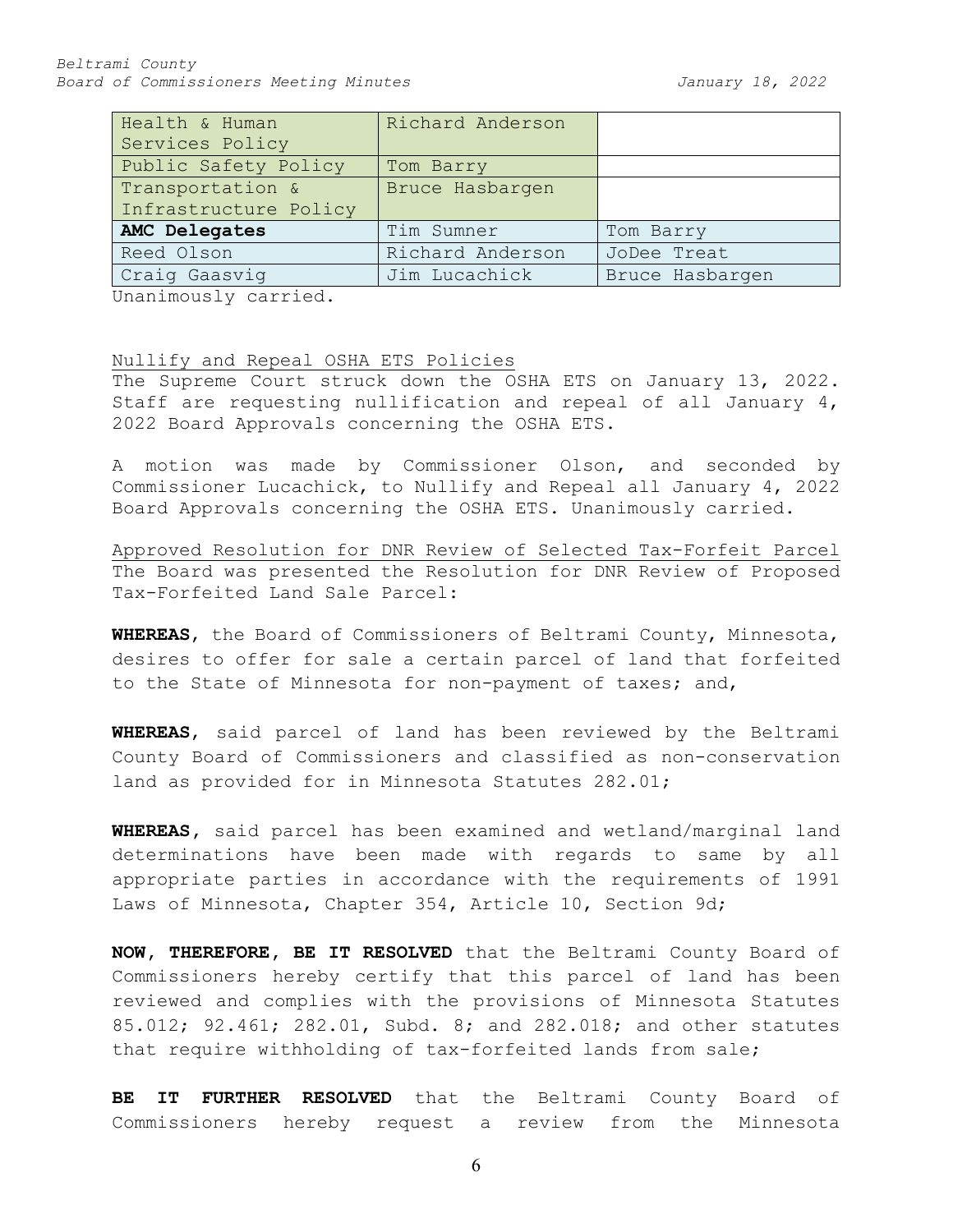Department of Natural Resources for the sale of said land to resolve an encroachment/occupancy trespass.

| Parcel #                             | <b>Legal Description</b>                                                                                                                                                                                                                                                                                                                                                                                                                                                                                                                                                                                                                                                                                                                                                                                                                                                                                                                                                                                                                                                                                                                                                                                                                                                                                                                                                                                                                                                                                                                                                                                            | Township,                                            | <b>Commissione</b> |
|--------------------------------------|---------------------------------------------------------------------------------------------------------------------------------------------------------------------------------------------------------------------------------------------------------------------------------------------------------------------------------------------------------------------------------------------------------------------------------------------------------------------------------------------------------------------------------------------------------------------------------------------------------------------------------------------------------------------------------------------------------------------------------------------------------------------------------------------------------------------------------------------------------------------------------------------------------------------------------------------------------------------------------------------------------------------------------------------------------------------------------------------------------------------------------------------------------------------------------------------------------------------------------------------------------------------------------------------------------------------------------------------------------------------------------------------------------------------------------------------------------------------------------------------------------------------------------------------------------------------------------------------------------------------|------------------------------------------------------|--------------------|
|                                      |                                                                                                                                                                                                                                                                                                                                                                                                                                                                                                                                                                                                                                                                                                                                                                                                                                                                                                                                                                                                                                                                                                                                                                                                                                                                                                                                                                                                                                                                                                                                                                                                                     | <b>Comments</b>                                      |                    |
| Part of<br>10.00227.0<br>$\mathbf 0$ | That part of the Southwest Quarter of the Southwest<br>Quarter, Section 20, Township 150 North, Range 35 West,<br>Beltrami County, Minnesota: Commencing at the southwest<br>corner of the said Southwest Quarter of the Southwest<br>Quarter, said corner is documented by a Certificate of<br>Location of Government Corner filed in the Office of the<br>Beltrami County Recorder on February 14, 2013 by<br>Document No. A000529106; thence South 89°31'48" East,<br>bearing based on the Beltrami County Coordinate System,<br>South Zone, along the south line of said Southwest Quarter<br>of the Southwest Quarter, a distance of 1318.01 feet;<br>thence North 00°00'57" West, along the east line of said<br>Southwest Quarter of the Southwest Quarter, a distance of<br>929.92 feet to the point of beginning of land to be described<br>and said point is designated by an iron pipe, 1/2 inch in<br>diameter, stamped LS 15483; thence continue North<br>00°00'57" West, along said east line, a distance of 151.79<br>feet to a point designated by an iron pipe, 1/2 inch in<br>diameter, stamped LS 15483; thence North 81°33'00" West<br>a distance of 62.18 feet to a point designated by an iron<br>pipe, 1/2 inch in diameter, stamped LS 15483; thence<br>South 08°27'00" West a distance of 150.14 feet to the<br>intersection with a line bearing North 81°33'00" West from<br>the point of beginning and said intersection is designated<br>by an iron pipe, 1/2 inch in diameter, stamped LS 15483;<br>thence South 81°33'00" East a distance of 84.53 feet to the<br>point of beginning. | West Alaska<br>Township<br>Calculated acres:<br>0.25 | Anderson           |

Commissioner Gaasvig questioned the County process and history of how these types of encroachment/occupancy trespasses are handled.

Attorney Hanson stated that the County does have the legal right to pursue trespass. It is a policy decision by the Board as to whether or not they want to do that, or agree to sell the encroached property to the trespassing land owner.

Natural Resource Management Director, Richard Moore stated he would welcome further discussion and Board direction on these situations.

Staff was instructed to add a future Work Session Agenda Item for further discussion on this matter.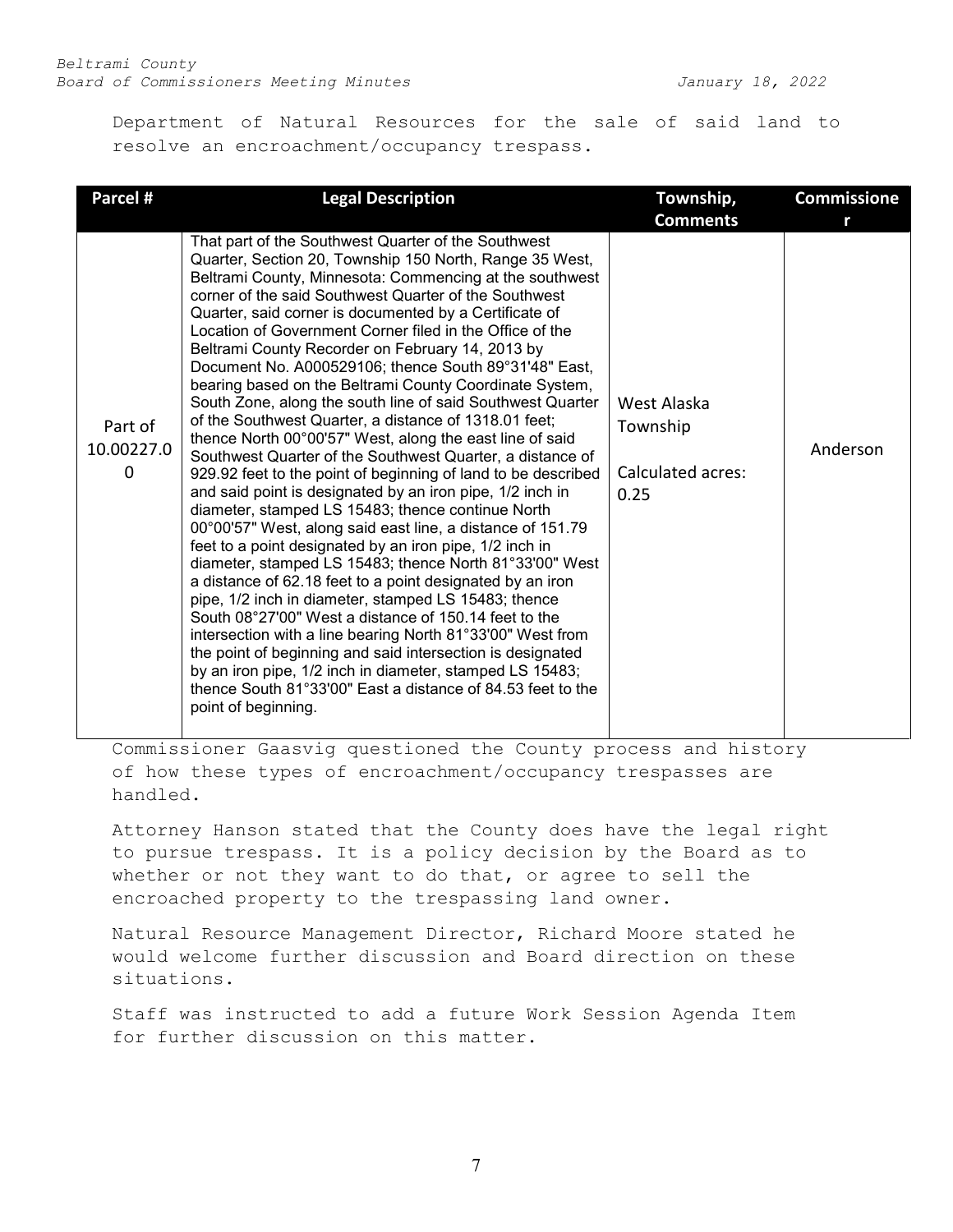Administrator's Report

- ARPA Funding rules update includes a one-time, standard allowance option up to \$10 million to spend on government services.
	- o Will bring an ARPA Oversite Committee recommendation to a future Work Session.
- County Based Purchasing Update:
	- o DHS new procurement will require at least one additional provider in all county based purchasing counties. PrimeWest has been the single source provider for the County. This could place financial and service challenges on PrimeWest as they will no longer be the single source provider.
	- o This news came late on Friday and the new RFP for family and children came out this morning (1-18-22).
- County Energy Savings projects
	- o Lighting projects have created rebates, reduced power consumption and electrical costs.
	- o Light project scheduled for this year will bring in an estimated \$57,000 and also estimated annual electrical savings upon completion of \$29.000.
	- o Steve Shadrick and the Facilities Mgmt Team are doing a great job for the County
	- o City-County Operations Meeting on Thursday between Sheriff's Office and City PD to discuss impacts and costsharing of law enforcement activities.
	- o Staff Performance evaluations are underway. The performance appraisal review team will be meeting to review goals, forms and processes.

## **COMMISSIONERS' BUSINESS**

Legislative/Lobbying Issues None.

Commissioners' Reports

- Commissioner Gaasvig had several committee meeting updates
- Commissioner Sumner had several committee meeting updates

## Review Upcoming Meeting Schedule

Next regular meeting of the County Board will be February 1, 2022, in the Board Room of the County Administration Building.